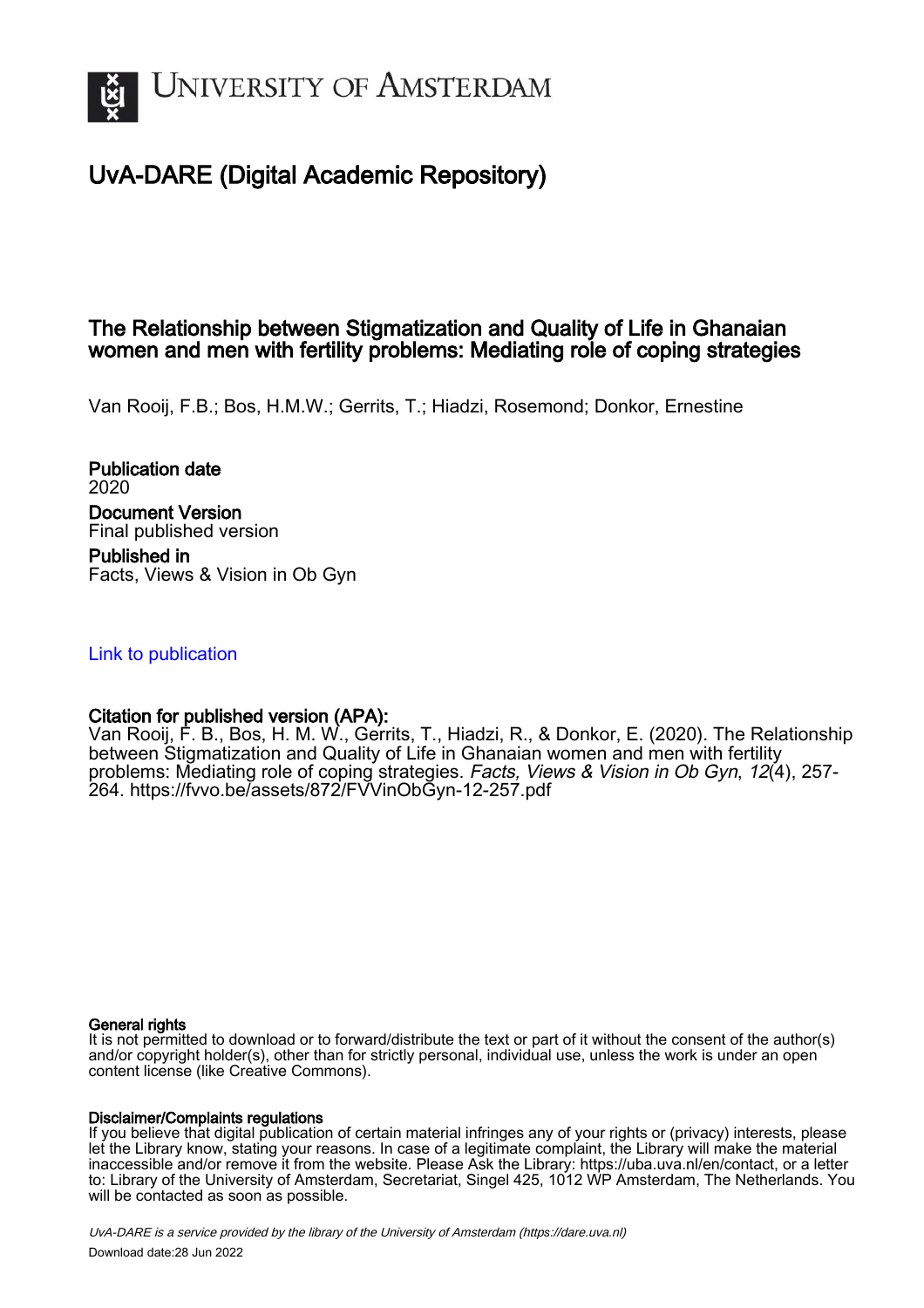# The relationship between stigmatisation and quality of life in Ghanaian women and men with fertility problems: mediating role of coping strategies

F.B. Van Rooij<sup>1</sup>, H.M.W. Bos<sup>1</sup>, T. Gerrits<sup>2</sup>, R.A. Hiadzi<sup>3</sup>, E.S. Donkor<sup>4</sup>

<sup>1</sup> Research Institute of Child Development and Education, University of Amsterdam, PO Box 15780, 1001 NG, Amsterdam, *The Netherlands; 2 Faculty of Social and Behavioural Sciences, University of Amsterdam, PO Box 15509, 1001 NA*  Amsterdam, The Netherlands; <sup>3</sup>Department of Sociology, University of Ghana, PO.Box LG 65,Legon, Ghana; <sup>4</sup>School of *Nursing and Midwifery, University of Health and Allied Sciences, PMB 31 Ho, Volta Region, Ghana.*

Correspondence at: F.B.vanRooij@uva.nl

#### *Abstract*

*Introduction:* **Fertility problems may have a devastating impact on the people involved. Specifically, in highly pronatalist settings like Ghana, the personal and social consequences are high. This study focused on the relationship between stigmatisation because of fertility problems and quality of life among Ghanaian women and men, and the possible mediating role of coping strategies.** 

*Methods:* **Participants (38 women, 11 men) were recruited with the help of a patient organisation and a hospital in Accra. Standardised instruments were used to measure the stigmatisation of having fertility problems, fertility quality of life and coping with fertility problems. Partial Pearson r correlations were conducted, followed by bootstrapped mediation analyses (PROCESS macro).** 

*Results:* **Stigmatisation was negatively correlated with fertility quality of life, and fertility quality of life was negatively correlated with active-avoidance coping. Active avoidance coping partially mediated the relationship between being stigmatised because of fertility problems and fertility quality of life.** 

*Conclusion:* **Professionals working with people with fertility problems should pay more attention to how people are coping with experiences of stigmatisation.**

*Key words:* **coping, infertility, fertility, Ghana, stigma, quality of life.**

#### **Introduction**

Prevalence rates estimate that 15% of Ghanaian women of childbearing age experience fertility problems in that they are not able to conceive a child after one year or more of regular unprotected sexual intercourse with their partner (Donkor and Sandall, 2009). What does it mean for such people in Ghana when they have to deal with fertility problems? To which extent do they feel or perceive to be negatively labelled by the society in terms of status loss, i.e., stigmatisation? (Link and Phelan, 2001; Phelan et al., 2008) Does this influence the way they are coping with their situation of not being able to become pregnant, and in turn what does this mean for their well-being in terms of their quality of life? There is a lack of knowledge about these mechanisms for

people who are confronted with fertility problems in a society like Ghana, in which having children is valued as very important (Tabong and Adongo, 2013), despite the government's longstanding policy to reduce the country's population and number of children per woman (Kwnakye and Cofie, 2015).

The values Ghanaians attach to having children are multifaceted (Tabong and Adongo, 2013). Ghanaians see their offspring, for example, as a source of joy, and children also play an important role in assisting at home adding to the family income, or to provide assistance and security in old age (Nauck and Klaus, 2007; Tabong and Adongo, 2013). Having children also strongly adds to the status (i.e., social self-esteem) Ghanaian people receive within their families, family-in-law and communities. It is therefore important for them to desire a child. This sentiment is even stronger for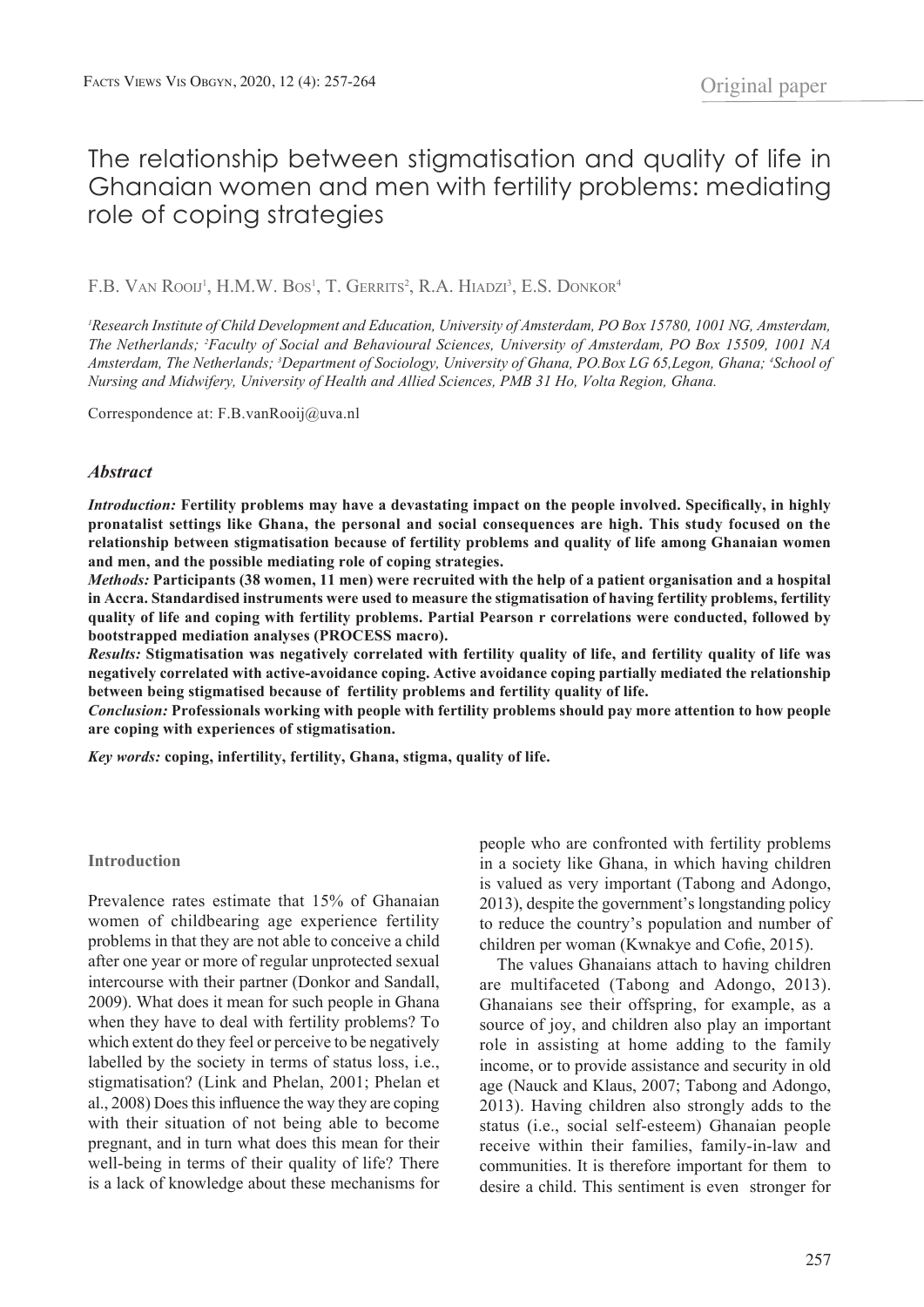women, where birth-giving and becoming a mother is seen as a rite-of-passage into adulthood (Alhassan et al., 2014; Tabong and Adongo, 2013). Continuing the family-lineage is also valued very highly, and people specifically may desire male children (Tabong and Adongo, 2013). Having children also influences the way you are buried and provides membership in the ancestral world after the person's death (Tabong and Adongo, 2013). Furthermore, people in Ghana stress the importance of having children in order to obey God's words to procreate (both within Christianity and Islam) (Donkor and Sandall, 2007; Tabong and Adongo, 2013).

Due to the various roles children have and the high value placed upon having children and parenthood in Ghana, the consequences of having problems in becoming pregnant are very high (Alhassan et al., 2014). Qualitative and quantitative studies show that a substantial proportion of the Ghanaian women in these studies who had to deal with fertility problems experience stigmatisation and are labelled as abnormal or incomplete in their daily life (Donkor and Sandall, 2007; Fledderjohann, 2012; Yebei, 2000; Hiadzi and Woodward, 2019). Men are stigmatised as well (Tabong and Adongo, 2013), although to a lesser degree (Fledderjohann, 2012; Tabong and Adongo, 2013).

The experiences of being stigmatised because of having fertility problems also influences the wellbeing of Ghanaian women with fertility problems. They report high levels of infertility related stress, and a high prevalence of depression (Alhassan et al., 2014; Donkor and Sandall, 2007; Naab et al., 2013). Less is known, however, about the processes modifying the association between stigmatisation and well-being amongst Ghanaian people with fertility problems.

According to the psychological mediation framework (Hatzenbuehler et al., 2013), coping styles (i.e., strategies, thoughts and actions people use to manage a certain stressful situation) (Lazarus, 1993; Lazarus,1998; Lazarus and Folkman, 1984) might play an important role in the association between stigmatisation and well-being. This framework assumes that 1) people experience increased stress from being stigmatised, 2) this increased stress generates dysregulation of inter- and intrapersonal psychological processes, and 3) these processes in turn mediate the relationship between stigma related stress and psychological problems. In line with this psychological mediation framework, studies have shown that coping strategies are such intra-psychological processes that mediate the association between stigmatisation and well-being (Koball and Carels, 2013; Sanjuán et al., 2013). Coping reflects upon how people deal with stressful

and difficult situations and includes cognitive, behavioral, and emotional attempts to manage the demands imposed by a stressor (Compas et al., 2001; Lazarus, 1993; Lazarus, 1998; Lazarus and Folkman, 1984).

Studies among Ghanaian women who have had to deal with fertility problem showed that these women used several coping strategies such as drawing on their religion, avoiding certain situations, getting the support of their partner, or becoming economically independent (Donkor and Sandall, 2009). However, whether the coping styles that Ghanaians who are confronted with fertility problems are using mediate the association between being stigmatised and well-being in terms of quality of life, has not previously been studied. We hypothesised that the stigmatisation experienced has an indirect negative effect on quality of life through the coping styles that people are using in the way they are dealing with the fertility problems.

## **Methods**

## *Participants*

In total 49 Ghanaian men and women who were experiencing fertility problems in conceiving a child and were visiting a clinic participated in the study by filling in a questionnaire. Demographic characteristics and the fertility status and history of the participants are presented in Table I. The sample consisted of 38 women and 11 men, and all of them were involved in a partner relationship with someone of the other sex. On average the participants were 39.16 years old  $(SD = 6.37)$ . Their partners were on average 40.51 years old  $(SD = 5.84)$ . Almost all participants lived in a (large) city (95.9%), and all of them answered to being religious. About two-thirds of the sample reported that they had never been pregnant in their current relationship (or for males that their current female partner had never been pregnant). They had been trying to conceive a child on average for more than 7 years ( $M = 7.61$ ,  $SD =$ 4.70) at the time that the study took place. Of the 18 participants who had experienced a pregnancy in their current relationship, 33.3% reported they had one or more living child(ren). About one third of the sample did not know the reason(s) for their current fertility problems (Table I).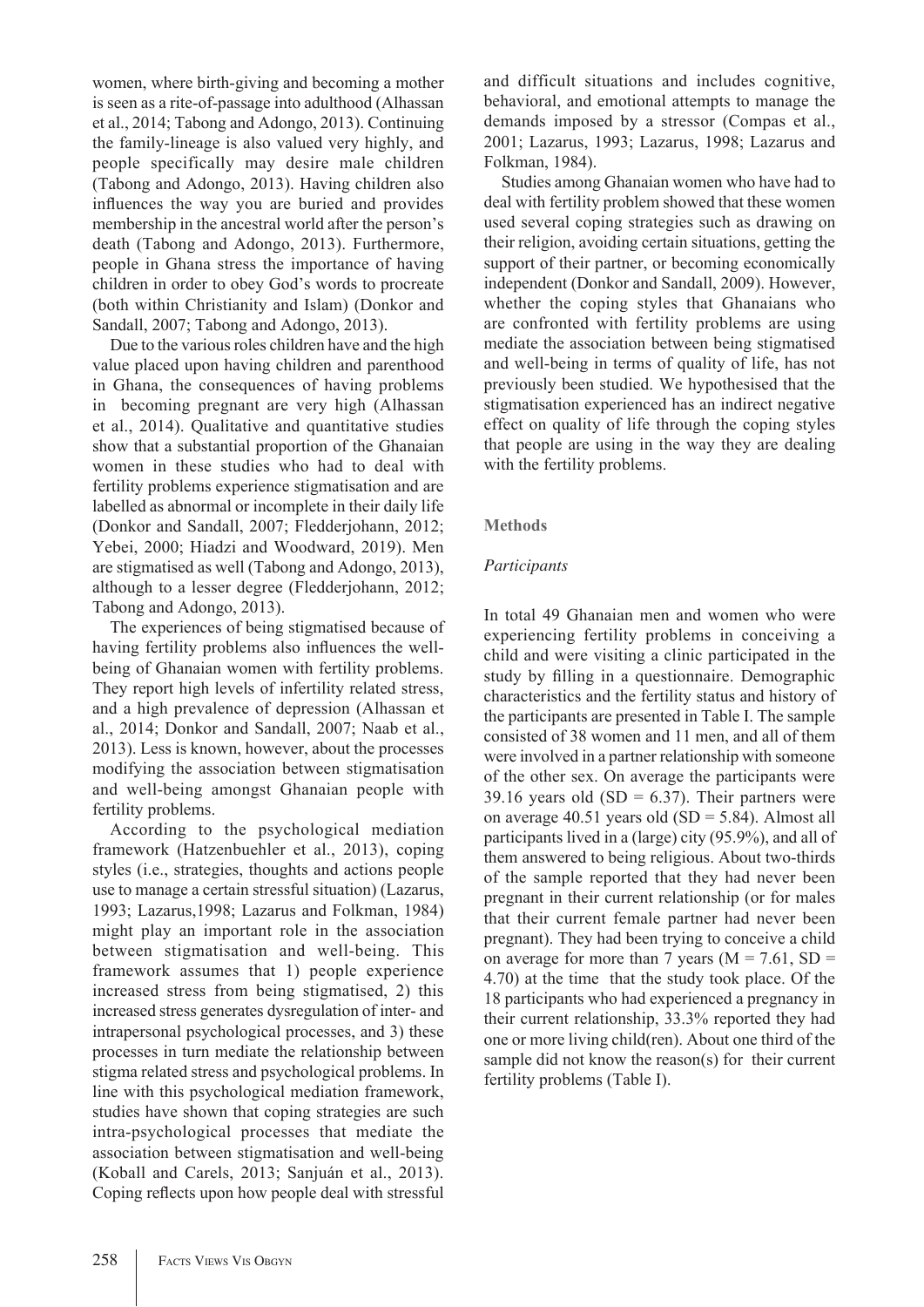**Table I.** – Demographics and fertility status and history of the sample participants ( $N = 49$ ).

| Demographic characteristics                                                                                                                                |       |        |
|------------------------------------------------------------------------------------------------------------------------------------------------------------|-------|--------|
| Biological sex, $n$ (%) female                                                                                                                             | 38    | (77.6) |
| Age, mean (standard deviation), in years                                                                                                                   | 39.16 | (6.37) |
| Having a partner, $n$ (%), yes                                                                                                                             | 49    | (100)  |
| Age of the partner, mean (standard deviation), in years                                                                                                    | 40.51 | (5.84) |
| Place of residency, $n$ $(\%)$ , city                                                                                                                      | 47    | (95.9) |
| Religious, $n$ $(\%)$ , yes                                                                                                                                | 49    | (100)  |
| Fertility status/history                                                                                                                                   |       |        |
| Ever been pregnant from current partner, $n \binom{0}{0}$ , $no1$                                                                                          | 31    | (63.3) |
| Having living children with current partner, $n$ (%), yes <sup>2</sup>                                                                                     | 6     | (33.3) |
| How long trying to conceive at this moment, mean (standard deviation), in years                                                                            | 7.61  | (4.70) |
| Reason of current fertility problems, $n$ $\left(\frac{\%}{\%}\right)$                                                                                     |       |        |
| Don't know                                                                                                                                                 | 18    | (36.7) |
| Male fertility problems                                                                                                                                    | 6     | (12.2) |
| Female fertility problems                                                                                                                                  | 17    | (34.7) |
| Male and female fertility problems                                                                                                                         | 8     | (16.3) |
| Men were asked if their current partner had been pregnant<br><sup>2</sup> Based on those who have been experiencing a pregnancy with their current partner |       |        |

*Recruitment and procedure*

Participants were recruited with the help of the Association of Childless Couples of Ghana (ACCOG), and a private hospital. Both were located in Accra (the capital of Ghana). People who were visiting the ACCOG or had a doctor's appointment in the hospital for their fertility problems were informed about the study, and were asked to participate in it by handing over an information letter, in which the aims and method of the study was described. In the information letter we emphasised that participation was voluntary and the decision to participate or not would not have any consequences on their relationship with ACCOG nor on their access to infertility treatments. It was also stated on the letter that participants may skip any questions that raised discomforts, or could stop filling out the questionnaire at any time. It was also mentioned that if a participant objected to any question, that she or he had the opportunity to contact the investigators about this. Contact information of a counsellor was also included in the information letter (and also at the end of the questionnaire).

After signing the informed consent letter, participants were asked to fill out the questionnaire on the spot. They could also make an appointment with one of the research assistants to fill out the questionnaire at another time and/or at place. When filling out the questionnaire. research assistants were present in case participants had questions. The research protocol was approved by the Institutional Review Boards of the Noguchi Memorial Institute

for Medical Research, University of Ghana and of the Faculty of Social and Behavioral Sciences, University of Amsterdam.

#### *Instruments*

Data was collected with a paper-pencil questionnaire and included information on demographic characteristics and fertility status and history, experiences with stigmatisation of having fertility problems, coping with fertility problems, and quality of life in men and women experiencing fertility problems (henceforth called fertility quality of life). The scales that were used were all standardised instruments and were selected based on the criteria that they:(a) showed good psychometric properties in previous studies, (b) were available in English and (c) have been used in multiple countries, including non-Western parts of the world.

*Demographic characteristics and fertility status and history.* The demographic characteristics measured included questions regarding biological sex, age, relationship status and age of partner, place of residency, and religion. Regarding the fertility status and history, information was obtained on whether the participant had ever been pregnant, whether the participant had ever conceived a child from their current partner, how long she or he had been trying to conceive, and what the reasons were for their current fertility problems.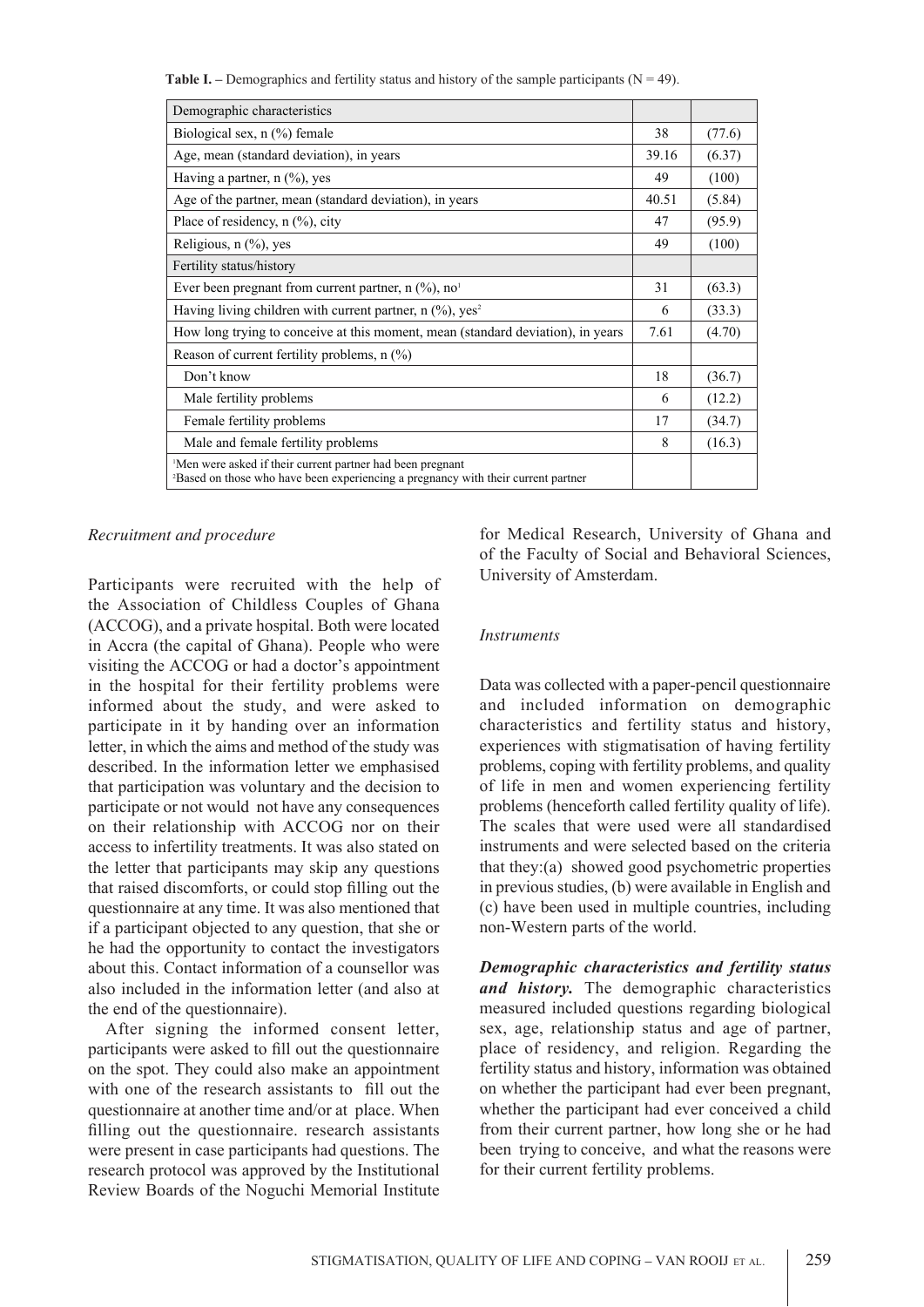# *Stigmatisation of having fertility problems.*

Participants' perceived experiences of stigmatisation as a result of having problems with conceiving or being childless was measured with a scale that has previously been developed and used by Donkor and Sandall (2007). Donkor and Sandall investigated the extent to which women in Southern Ghana, who were seeking infertility treatment, perceived themselves as being stigmatised because of having no children or having fertility problems. The scale included 3 items. One of the items, for example, was: "Because of my childlessness or fertility problems people treat me as inferior or look down upon me". Participants were asked for each item whether or not this applied to them  $(0 = no, 1 = yes)$ . A participant's score on the stigmatisation scale was the sum of the responses of the 3 items. The Cronbach alpha obtained for this study was .90.

*Coping with fertility problems.* In this current study a coping questionnaire was used that has previously been developed by Schmidt et al. (2005a, 2005b). This questionnaire specifically aimed to measure coping styles in relation to the specific stressor of having fertility problems, and included 4 subscales: (1) active-avoidance (4 items, e.g. "I avoid being with pregnant women or children", Cronbach alpha  $=$  .58), (2) active-confronting (7 items, e.g. "I am showing my feelings, asking others for advice", Cronbach alpha =  $.84$ ), (3) passive-avoidance (2) items, e.g. "I feel that the only thing I can do is to wait", Cronbach alpha =  $.67$ ), and (4) meaningbased (5 items, e.g. "I think about the fertility problem in a positive light/way", Cronbach alpha = .85). Participants were asked to rate whether they had used these strategies on a 4-point Likert scale from 1 "not used" to 4 "used a great deal". For each subscale the scores of the items were tabulated. The scores can be between 4 and 16 (active-avoidance), 7 and 28 (active-confronting), 2 and 8 (passiveavoidance), and 5 and 20 (meaning-based). A high score on these subscales reflects that a participant is using the coping strategy more often than a low score on the variable.

*Fertility quality of life.* The total score of the Core Fertility Quality of Life (FertiQoL; Boivin et al., 2011) questionnaire was used to assess the impact of fertility problems on several domains (emotional, mind/body, relational and social) in one's life. Participants were asked to answer on a 5-point Likert scale how much the items corresponded with their current thoughts and feelings  $(0 = "not at all",$ 4 = "completely"). Items were reversed in such a way that a high score on a subscale means a high score on quality of life. The Core FertiQoL consists of 24 items divided in four subscales reflecting the separate domains. Examples of the items are: "Do you experience grief and/or feelings of loss about not being able to have a child" (emotional), "Is your attention/concentration impaired by thought of infertility" (mind/body), "Are you and your partner affectionate with each other even though you have fertility problems" (relational), and "Are you satisfied with the support you receive from friends with regard to your fertility problems" (social). Preliminary analyses showed moderate to high intercorrelations between the four subscales and therefore the total score of the Core FertiQol was used for the present study. In line with the instructions of the Core FertiQoL (available at http://sites.cardiff. ac.uk/fertiqol/scoring) participants' raw scores were multiplied by 25/k, where k is the number of items (24). The score for the total scale can be between 0 and 100 (with a high score meaning a high level of quality of life).

## *Statistical analyses*

All statistical analyses were performed using IBM SPPS version 24. Descriptive analyses such as mean scores and standard deviations were conducted on the studied variables (experiences with stigmatisation of having fertility problems, coping with fertility problems, and fertility quality of life). Partial Pearson r correlations (controlled for biological sex) were calculated to investigate the associations between experiences with stigmatisation of having fertility problems, the four coping strategies, and fertility quality of life. To examine the mediation effect of the four coping strategies on the association between stigmatisation and quality of life, a bootstrapped mediation through the PROCESS macro (model 4) as developed by Hayes (2013) was used. This bootstrap method is recommended because it is suggested that this method is more appropriate than traditional approaches to mediation in models with more than one possible mediator (Hayes, 2009; Preacher and Hayes, 2008; Shrout and Bolger, 2002). Bootstrapping involves repeatedly (in this case, 10,000 times because of the limited sample size) randomly sampling cases based on the original data. We used a 95% confidence interval (CI) in these analyses. An assumed mediator variable is significant when the obtained CI does not contain the value 0 (Hayes, 2013). Biological sex was included in the analysis as a controlling variable. In this study the inclusion criterion to conduct the bootstrapped mediation analysis was that the (possible) mediator should be bivariate, significantly associated with the independent (experiences with stigmatisation of having fertility problems) and dependent variable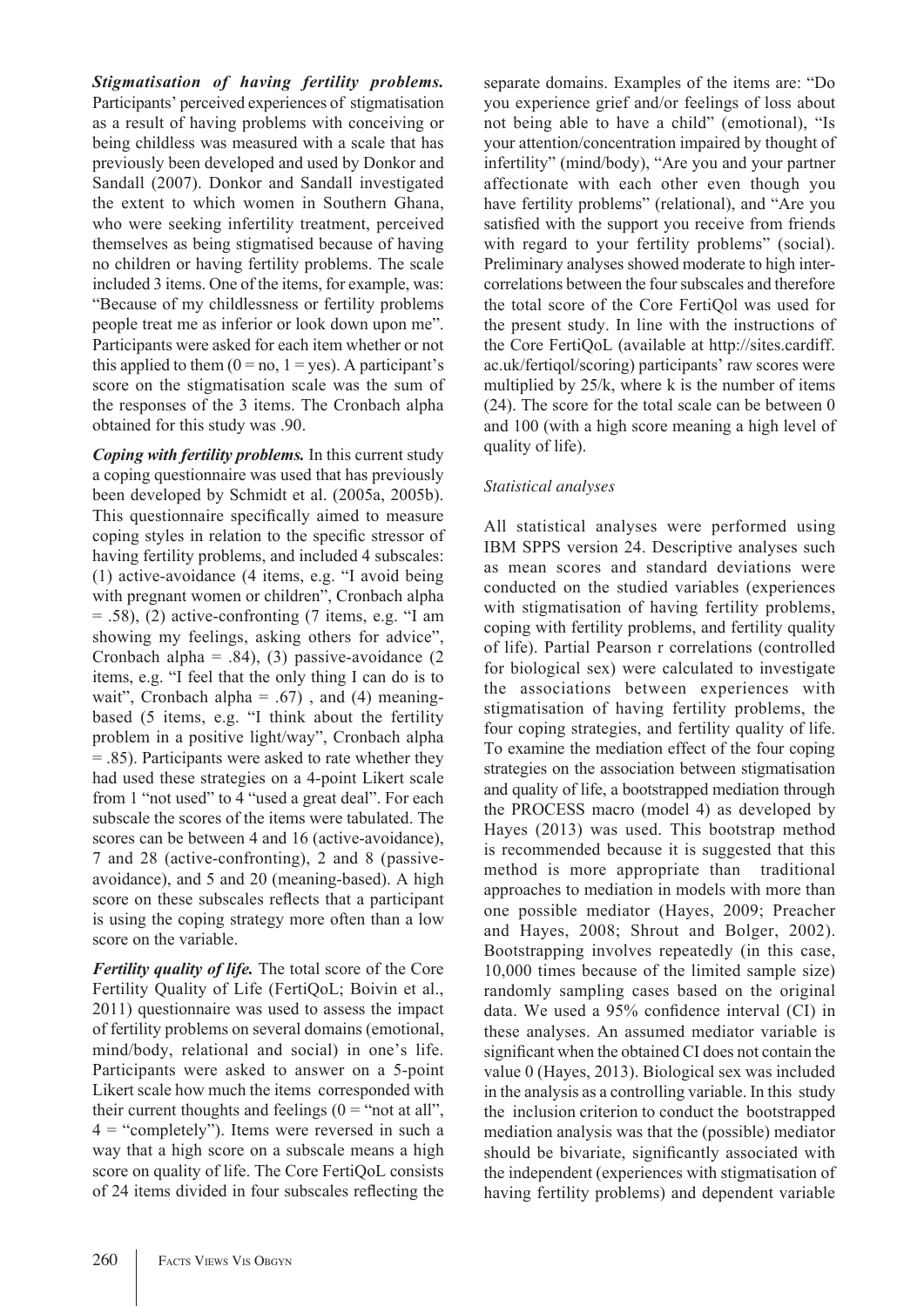(fertility quality of life), which was analysed with the partial Pearson *r* correlations.

#### **Results**

## *Descriptive analyses*

Table II shows the means, standard deviations and (partial) correlations between the studied variables. Stigmatisation was negatively correlated with fertility quality of life, and positively with active-avoidance coping. Active-avoidance and active-confronting coping were positively related to each other. Active-confronting coping was also positively related to passive-avoidance and meaning-based coping. There was also a significant (positive) association between passive-avoidance and meaning-based coping. Fertility quality of life was significantly associated with only one of the four studied coping strategies, namely activeavoidance coping.

# *Mediation of Coping Strategies on the Association between Stigmatisation for having Fertility Problems and Fertility Quality of Life*

Active-avoidance coping was the only proposed mediator that met our inclusion criteria for the bootstrapping mediation analysis. Therefore, it was only assessed whether this coping style mediates the association between stigmatisation for having fertility problems and fertility quality of life, and evidence was found for this mediating effect of active-avoidance coping  $(B = -1.53, SE)$  $= .084$ , bootstrap 95%, CI = -3.41; -.19). Figure 1

displays the findings of this mediation and the unstandardized coefficients of each pathway (PROCESS Model 4). The overall model accounted for 35% of the variance in fertility quality of life, F  $(2,46) = 12.25$ ,  $p < 0.001$ . Participants who showed higher levels of experiences of being stigmatized because of their fertility problems reported higher scores on active-avoidant coping (path a), and, in turn higher levels of this coping style predicted lower levels fertility quality of life (path b).As shown in Figure 1 (path c) the total direct effect of stigmatization for having fertility problems was a significant predictor of fertility quality of life, prior to entering the mediator variable,  $t = -4.56$ ,  $p < .001$ , 95% CI =  $-11.53$ ,  $- 4.47$ ). The association between being stigmatised because of fertility problems and fertility quality of life remained significant after entering the mediator and the control variable (path c'), indicating that active-avoidance coping functions as a partial mediator.

#### **Discussion**

In this study we looked at the possible relationship between experiences of stigmatisation and fertility quality of life in a cross section of Ghanaian women and men with fertility problems. Moreover, we looked at the possible mediating role of coping styles to better understand the underlying differences in how infertile Ghanaian women and men are affected in terms of their quality of life. The moderate average level of stigma and the wide diversity in stigma experiences confirms the findings of a larger sample of infertile women from the South of Ghana (Donkor and Sandall, 2007). Mean scores on fertility quality of life were



*Figure 1:* Findings of the mediation analysis of active-avoidance coping as mediator of the association between stigmatization of ha ving fertility problems and fertility quality of life.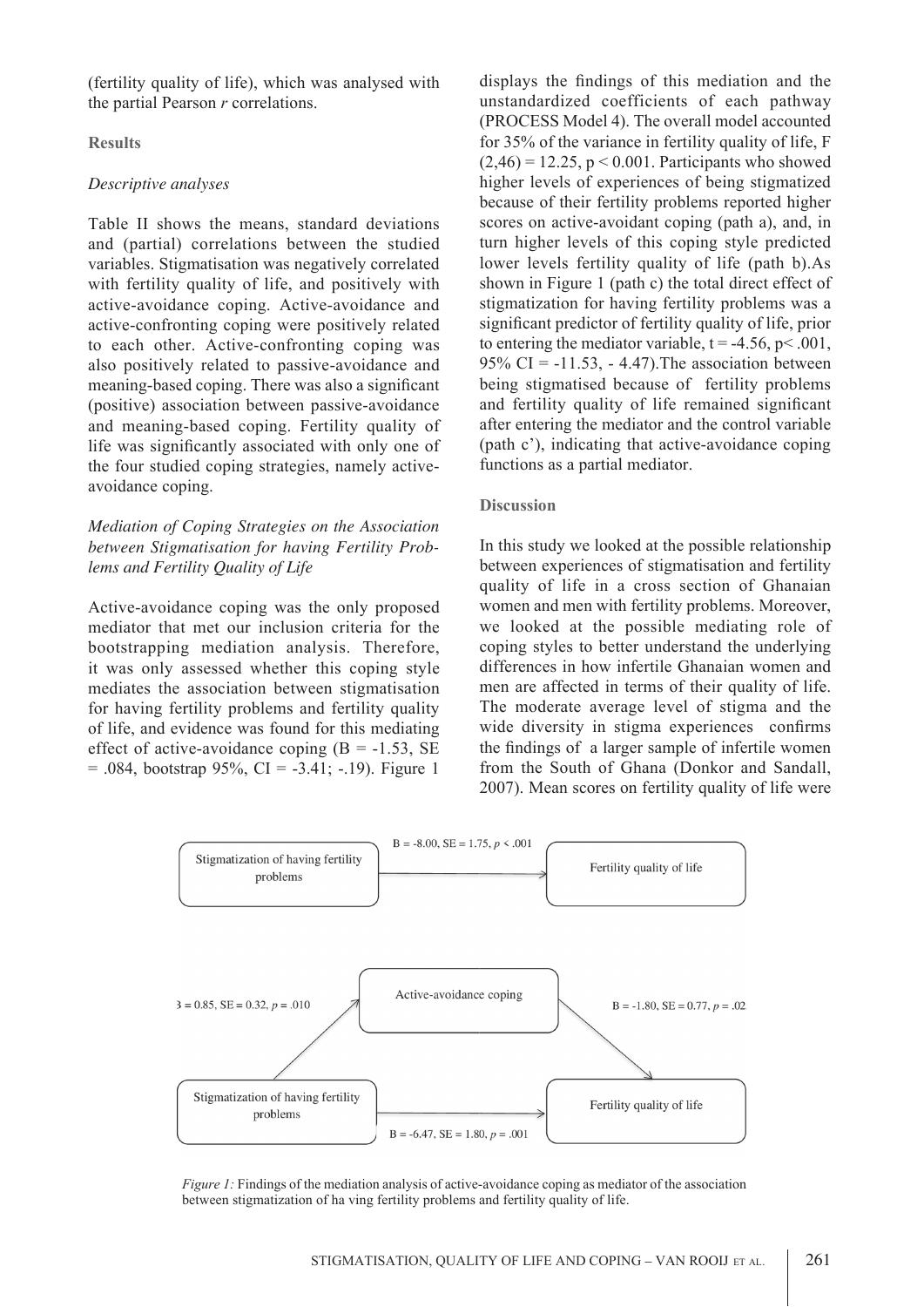**Table II. –** Mean (standard deviation), observed minimal and maximal scores, and (partial) correlations between studied variables.

|                                                                                                                                                                                                                                        |              | Observed min<br>and max scores |        |           |          |           |                          |        |  |  |
|----------------------------------------------------------------------------------------------------------------------------------------------------------------------------------------------------------------------------------------|--------------|--------------------------------|--------|-----------|----------|-----------|--------------------------|--------|--|--|
|                                                                                                                                                                                                                                        | M(SD)        | Min                            | Max    | 1.        | 2.       | 3.        | $\overline{4}$ .         | 5.     |  |  |
| 1. Stigmatisation                                                                                                                                                                                                                      | 1.41(1.37)   | 0.00                           | 3.00   | ٠         |          |           |                          |        |  |  |
| 2. Active-avoidance                                                                                                                                                                                                                    | 7.96(3.19)   | 3.00                           | 15.00  | $.39**$   |          |           |                          |        |  |  |
| 3. Active-confronting                                                                                                                                                                                                                  | 16.16(5.94)  | 7.00                           | 27.00  | .29       | $.38**$  |           |                          |        |  |  |
| 4. Passive-avoidance                                                                                                                                                                                                                   | 5.46(2.22)   | 1.00                           | 8.00   | $.06***$  | .14      | $.32^{*}$ | $\overline{\phantom{0}}$ |        |  |  |
| 5. Meaning-based                                                                                                                                                                                                                       | 14.44 (4.37) | 5.00                           | 20.00  | $.09***$  | .28      | $.49***$  | $.58***$                 |        |  |  |
| 6. Quality of life                                                                                                                                                                                                                     | 60.46(20.14) | 21.88                          | 100.00 | $-.58***$ | $-.43**$ | $-24$     | $-.14$                   | $-.15$ |  |  |
| Note: Absolute scores on these scales: Stigmatisation = $0-3$ , Active-avoidance: $3-15$ , Active confronting: $7-27$ , Passive-avoidance:<br>1-8, Meaning-based: 5-20, Quality of life: 21.00-100<br>*p < .05, **p < .01, ***p < .001 |              |                                |        |           |          |           |                          |        |  |  |

sufficient, which appears to be quite similar to other countries where having children is highly valued (Maroufizadeh et al., 2016 (Iran); Priangga et al., 2016 (Indonesia); Sextyet al., 2016 (Jordan)). The respondents in our study used multiple coping strategies, of which passive avoidance and meaning based coping were used most often confirming previous findings (Donkor and Sandall, 2009).

Conforming to our hypothesis and confirming previous studies on the relationship between stigma and aspects of wellbeing (Alhassan et al., 2014; Donkor and Sandall, 2007; Naabet al., 2013), we found that participants with a higher score on stigmatisation showed lower scores on fertility quality of life (strong effect). Our hypothesis that this relationship would be indirect through the use of different coping strategies was only confirmed for the active-avoidance coping strategy, which partially mediated the association between stigma and quality of life: Experiencing stigma led to more active-avoidance coping strategies, which in turn led to a lower quality of life. No other indirect relationships were observed.

Some limitations need to be taken into account. First of all, we should be careful in drawing causal conclusions as we used a cross-sectional design in our study, whereas causality can be seen as a time-dependent concept. Although it is plausible, for example, that low levels of quality of life are a result of active-avoidance coping style, it might also be that problems related to quality of life might contribute to such a coping style. This can only be explored using a longitudinal study (Maxwell et al., 2011). Secondly, only a limited number of men were recruited, making it impossible to separately test the relationships between stigma and fertility quality of life and the mediating role of coping for men and women. Thirdly, all participants were recruited through a hospital and a patient support group, both located in an urban area. Although a large study in the south of Ghana found no significant difference between urban and non-urban settings regarding infertility related experienced stigma (Donkor and Sandall, 2007), the location might still have influenced possible relevant sociodemographic factors that influence infertility quality of life and coping, like being highly educated or having a professional career. These factors might also explain the diversity of stigma experiences and quality of life in our study. Furthermore, the variations might also be influenced by the rather diverse group of participants in our study in terms of age, length of infertility, mixture of primary and secondary infertility problems, and education (Alhassan et al., 2014).

The recruitment through a hospital and a patient support group might also have influenced coping and quality of life. All participants actively sought support (in terms of treatment, information, peer support or psychological counselling), which is a way of coping with infertility in itself. Additionally, seeking treatment might have given them a feeling of hope and agency, which may have had a positive influence on their quality of life (Naabet al., 2013). Based on studies of infertility support groups in the Western world (Stewart et al., 1992; Van Balen et al., 2001) and support groups for patients with other health issues, such as HIV/AIDS in the sub-Saharan African context (Gillett and Parr 2010; Moyer et al., 2013), a similar positive influence on quality of life might be expected in our study. Therefore, our findings might not be representative for the whole Ghanaian population with fertility problems.

Taking the aforementioned limitations into account, we would recommend further research to get a better picture of how the relationship between stigmatisation and fertility-related quality of life and the mediating role of coping strategies develop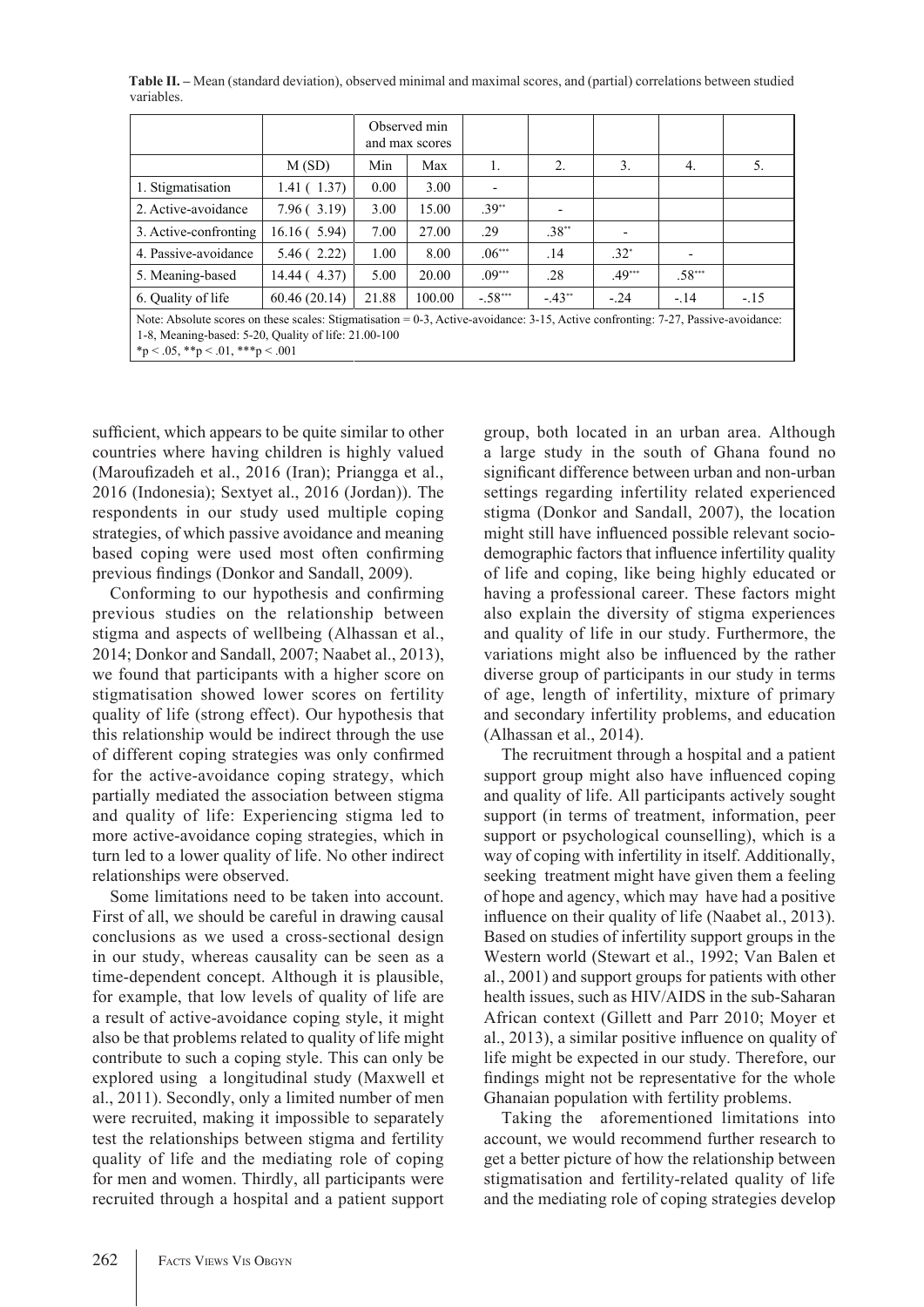over time, using a longitudinal design, recruiting a bigger sample of Ghanaian men and women with fertility problems through multiple channels in multiple areas. A larger sample size might also enable us to distinguish possible differences in sex, education, work status, in the relationship between stigma and fertility-related quality of life and coping strategies, and the relationship between coping and quality of life. Insights into all these factors would give professionals working with people with fertility problems better guidelines to assist them.

In the meantime, our cross-sectional finding of the mediating role of the active-avoidance coping strategy in the relationship between experiencing stigma and fertility quality of life, suggests that it would be helpful if professionals would teach infertile men and women to use coping strategies other than the active-avoidance strategy in reaction to stigmatisation. Reducing the use of this strategy may increase quality of life. An even more powerful way to improve the fertility quality of life of Ghanaian men and women would be to reduce stigmatisation. Increasing access to proper information about fertility problems, its causes, and to fertility treatments may might not only lead to reduced infertility and increased timely responses, but also to less stigmatisation of fertility problems and childlessness (Gerrits et al., 2017; Inhorn and Patrizio, 2015; Ombelet, 2011).

*Funding:* This work was supported by Sharenet international under Grant [#2015-7].

*Disclosure of interest:* The authors report no conflict of interest.

*Acknowledgements:* We would like to thank all the people with fertility problems for their participation in the study, the Association of Childless Couples of Ghana (ACCOG) and a hospital [blinded for peer review] for their help in the recruitment and all students involved in data collection.

#### **References**

- Alhassan A, Ziblim AR, Muntaka S. A survey on depression among infertile women in Ghana. BMC Womens Health. 2014;14:42-7.
- Boivin J, Takefman J, Braverman A. The fertility quality of life (FertiQoL) tool: development and general psychometric properties. Hum Reprod. 2011;26:2084-91.
- Compas BE, Connor-Smith JK, Saltzman H et al. Coping with stress during childhood and adolescence: problems, progress, and potential in theory and research. Psychol Bull. 2001;127:87-127.
- Donkor ES, Sandall J. The impact of perceived stigma and mediating social factors on infertility-related stress among women seeking infertility treatment in Southern Ghana. Soc Scie Med. 2007;65:1683-94.
- Donkor ES, Sandall J. Coping strategies of women seeking infertility treatment in southern Ghana. Afr J Reprod Health. 2009;13:81-93.
- Fledderjohann JJ. 'Zero is not good for me': implications of infertility in Ghana. Hum Reprod. 2012;27:1383-90.
- Gerrits T, Van Rooij F, Esho T et al. Infertility in the Global South: Raising awareness and generating insights for policy and practice. Facts Views Vis ObGyn. 2017;9:39-44.
- Gillett HJ, Parr J. Disclosure among HIV-positive women: the role of HIV/AIDS support groups in rural Kenya. Afr J AIDS Research. 2010;9:337-44.
- Hatzenbuehler ML, Phelan JC, Link BG. Stigma as a fundamental cause of population health inequalities. Am J Public Health. 2013;103:813-21.
- Hayes AF. Beyond Baron and Kenny: Statistical mediation analysis in the new millennium. Commun Monogr. 2009;76:408-20.
- Hayes AF. Introduction to mediation, moderation, and conditional process analysis. New York, Guilford Press, 2013.
- Hiadzi RA, Woodward B. Infertility treatment decision-making in Ghana and contestations that may arise: A prospective sociological study. Global Reprod Health. 2019;4:e32
- Inhorn MC, Patrizio P. Infertility around the globe: new thinking on gender, reproductive technologies and global movements in the 21st century. Hum Reprod Update. 2015;21:411-26.
- Koball AM, Carels RA. Coping responses as mediators in the relationship between perceived weight stigma and depression. Eat Weight Disord. 2011;16:17-23.
- Kwankye SO, Cofie E. Ghana's population policy implementation: Past, present and future. Afr Popul Stud. 2015;29:1734-48.
- Lazarus RS. Coping theory and research: Past, present, and future. Psychom Med. 1993;55:234-47.
- Lazarus RS. Fifty years of research and theory of R. S. Lazarus. Mahwah, NJ, Erlbaum.1998.
- Lazarus RS, Folkman S. Stress, appraisal, and coping. New York, Springer.1984.
- Link BG, Phelan JC. Conceptualizing stigma. Annu Rev Sociol. 2001;27:363-85.
- Maroufizadeh S, Ghaheri A, Omani Samani R. Factors associated with poor quality of life among Iranian infertile women undergoing IVF. Psychol Health Med. 2017;22:145-51.
- Maxwell SE, Cole DA, Mitchell MA. Bias in cross-sectional analyses of longitudinal mediation: Partial and complete mediation under an autoregressive model. Multivar Behav Res. 2011;46:816-41.
- Moyer E, Igonya EK, Both R et al. The duty to disclose in Kenyan health facilities: a qualitative investigation of HIV disclosure in everyday practice. SAHARA-J: J Soc Asp HIV/AIDS. 2013;10:S60-S72.
- Naab F, Brown R, Heidrich S. Psychosocial health of infertile Ghanaian women and their infertility beliefs. J Nurs Scholarship. 2013;45:132-40.
- Nauck B, Klaus D. The varying value of children: Empirical results from eleven societies in Asia, Africa and Europe. Curr Sociol. 2007;55:487-503.
- Ombelet W. Global access to infertility care in developing countries: A case of human rights, equity and social justice. Facts Views Vis ObGyn. 2011;3:257-66.
- Phelan JC, LinkBG, Dovidio JF. Stigma and prejudice: One animal or two? Soc Sci Med. 2008;67:358-7.
- Preacher KJ, Hayes AF. Asymptotic and resampling strategies for assessing and comparing indirect effects in multiple mediator models. Behav Res Methods. 2008;40:879-91.
- Priangga MD, Pratama G, Maidarti M et al. Validity of The Fertility Quality of Life (FertiQol) Questionnaire in Indonesian Infertile Women. KnE Medicine. 2016;202-6.
- Sanjuán P, Molero, F, Fuster MJ et al. Coping with HIV related stigma and well-being. J Happiness Stud. 2013;14:709-22.
- Schmidt L, Christensen U, Holstein BE. The social epidemiology of coping with infertility. Hum Reprod. 2005a;20:1044-52.
- Schmidt L, Holstein BE, Christensen U et al. Communication and coping as predictors of fertility problem stress: cohort study of 816 participants who did not achieve a delivery